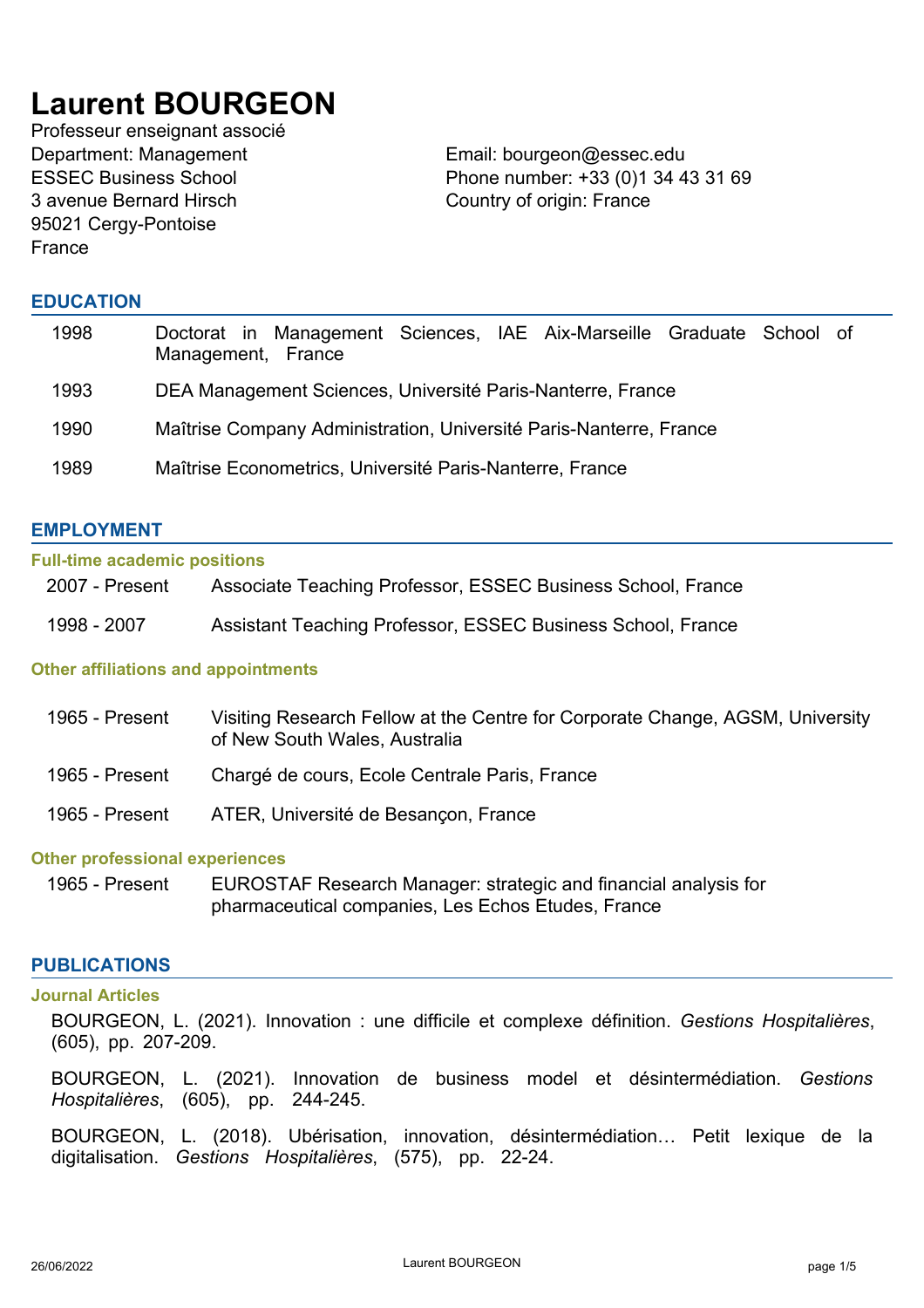BOURGEON, L. (2017). Les communautés virtuelles de patients. Les facteurs d'engagement des patients. *Gestions Hospitalières*, (567), pp. 338-341.

BOURGEON, L. and DEVINNEY, T.M. (2010). Organisational Knowledge and the Project Dimension. *International Journal of Project Organisation and Management*, 2(3), pp. 267-285.

BOURGEON, L. (2007). Staffing Approach and Conditions for Collective Learning: The Case of New Product Development Management. *International Journal of Project Management*, pp. 413- 422.

BOURGEON, L. (2002). Emergence de l'oganisation transversale : vers de nouvelles modalités de gestion du personnel participant aux projets. *Management International*, pp. 35-48.

BOURGEON, L. (2002). Temporal Context of Organizational Learning in New Product Development Projects. *Creativity and Innovation Management*, pp. 175-183.

BOURGEON, L. (2001). Nouveaux produits, temps et apprentissage organisationnel. *Revue Française de Gestion*, pp. 103-111.

BOURGEON, L. and BOISSEAU, C. (1997). La Capitalisation des apprentissages dans la gestion par projet des activités de R&D. *Mathematical Programming*.

#### **Books and book editor**

BOURGEON, L., MAUGET, R. and PERON, C. (2016). *Construire avec pertinence la stratégie de votre PME*. Ellipses, 185 pages.

BOURGEON, L., PERON, C. and SASSIER, G. (2015). *Résoudre avec succés vos problématiques d 'entreprise*. Ellipses, 191 pages.

BOURGEON, L. and PERON, C. [Eds] (2018). *Comment créer une marque bankable*. Ellipses.

BOURGEON, L. and PERON, C. [Eds] (2017). *Mettre en place avec efficacité les connaissances de votre entreprise*. Ellipses.

BOURGEON, L. and PERON, C. [Eds] (2016). *Manager avec efficacité les connaissances de votre entreprise*. Ellipses.

#### **Book chapters**

BOURGEON, L. (2018). L'organisation par processus, un modèle d'organisation apprenante. In: *L'apprenance au service de la performance*. 1st ed. Éditions Management et Société (EMS), pp. 52-59.

BOURGEON, L. and TARONDEAU, J.C. (2005). Organizational Learning in Project-based Organizations: The Case of New Product Development Projects. In: *A Focused Issue on Managing Knowledge Assets and Organizational Learning*. 1st ed. Elsevier, pp. 229-250.

BOURGEON, L. and DEMIL, B. (2003). Opulence et innovation dans les organisations. In: *Savoir gérer. Mélanges en l'honneur de Jean-Claude Tarondeau*. 1st ed. Vuibert, pp. 31-47.

BOURGEON, L. and TARONDEAU, J.C. (2000). L'apprentissage dans les organisations transversales : le cas de l'organisation des projets de R&D. In: *Le management stratégique des compétences*. 1st ed. Ellipses, pp. 287-326.

#### **Conference proceedings**

BOURGEON, L. and DEVINNEZ, T.M. (2009). Organizational Knowledge and the Organization by Projects. In: *IRNOP IX 2009 Berlin Proceedings*. ESMT.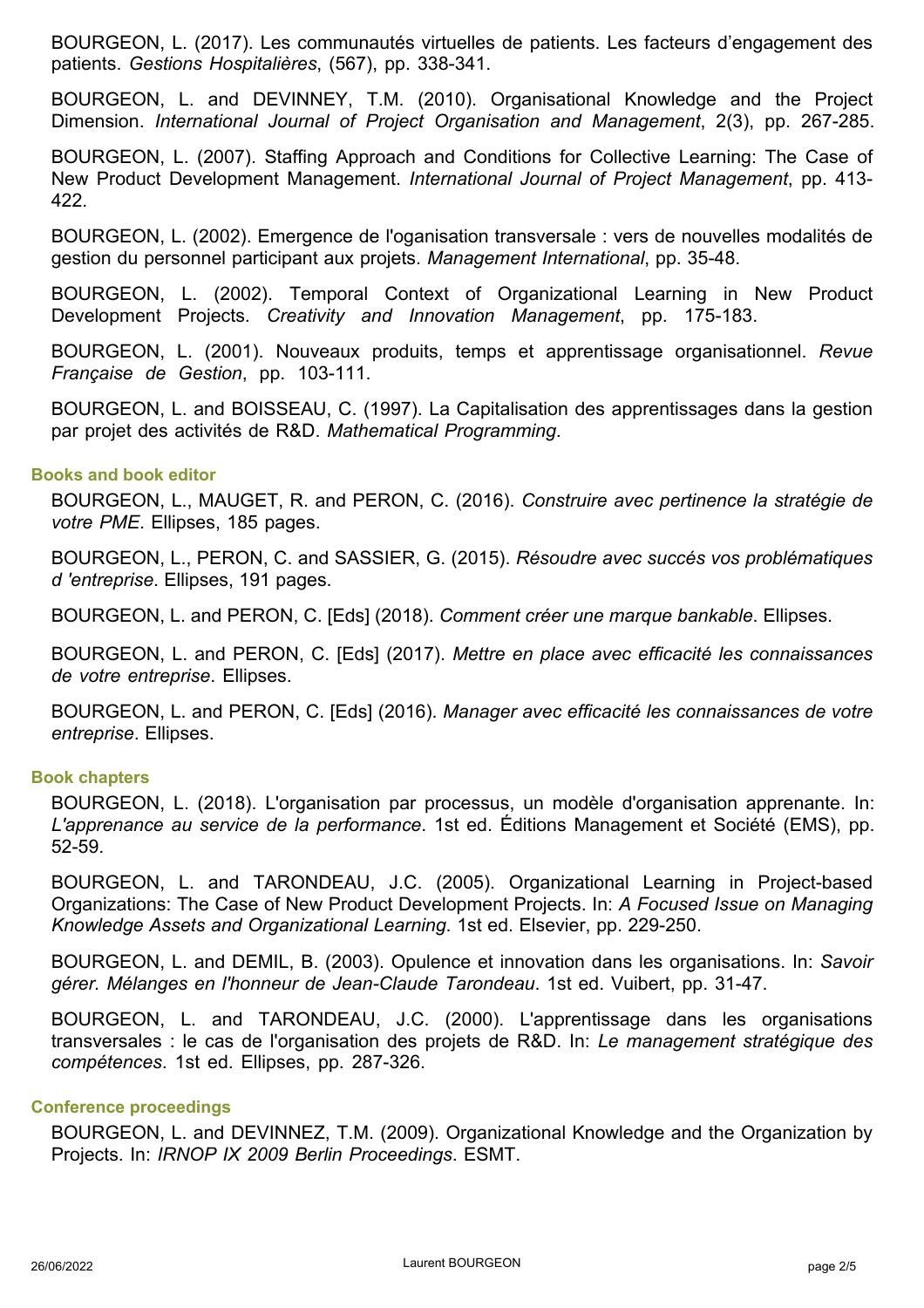BOURGEON, L. and LEHMANN, V. (2008). Project Management in the Not-for-Profit Organizations: Idfentifying Issues and Practices. In: *Proceedings of the 2008 PMI Global Congress Proceedings - Sydney, AustraliaPMI Global Congress*. PMI Global Congress.

BOURGEON, L. and DEMIL, B. (2006). Linking Organizational Slack and Innovation: The Case of the French Hospital Public Sector. In: *CINet Conference 2006 Proceedings: Continuous Innovation and Sustainability: Designing the Road Ahead*. CINet.

BOURGEON, L. (2005). Staffing Project Teams and Career Development of Project Managers in the Project-based Organization: Towards an Orthogonal Approach. In: *Proceedings of the 19th ANZAM Conference*. Australian and New Zealand Academy of Management (ANZAM).

BOURGEON, L. (2004). Capitalization of Learning in Project-based Organization. In: *Proceedings of the 5th International CINet Conference*. University of Western Sydney.

BOURGEON, L. (2004). Staffing Approach and Organizational Learning in Project Teams. The Case of New Product Development Projects. In: *Proceedings of the Fifth Conference on Organizational Knowledge, Learning and Capabilities*. University of Innsbruck.

BOURGEON, L. (2003). Knowledge Transfer in Project-based Organization. In: *Proceedings of the European Academy of Management*. Financial Management Association (FMA).

BOURGEON, L. and DEMIL, B. (2003). Organizational Slack and Innovations: Some Evidence from the French Hospital Sector. In: *Proceedings of the 17th ANZAM Conference. Surfing the Waves: Management Challenges-Management Solutions*. Australian and New Zealand Academy of Management (ANZAM).

BOURGEON, L. (2003). Team Building and Organizational Learning in New Product Development Projects. In: *Organizational Learning and Knowledge 5th International Conference*. Lancaster University Management School.

BOURGEON, L. (2003). Transferring Organizational Knowledge in Project-based Organization. In: *Proceedings of the Strategic Management Society: Intersections: Strategy Across Conventional Boundaries*. Strategic Management Society (SMS), pp. 36-37.

BOURGEON, L. and RAUFFLET, E. (2002). Assessing the Performance of Project-based Organization in the Development of New Products. In: *Proceedings of the SMS 22nd Annual International Conference*. Strategic Management Society (SMS).

BOURGEON, L. (2002). Organisation par projets et performances des projets de développement de nouveaux produits. In: *AFZAM/INSAM VIth International Congress*. AFZAM.

BOURGEON, L. (2002). Temporal Context of Organizational Learning in New Product Development Projects. In: *The European Academy of Management*. Financial Management Association (FMA).

BOURGEON, L. (2002). Time and Organizational Learning in New Product Development Projects. In: *3rd European Conference on Organizational Knowledge, Learning and Capabilities*. Athens Laboratory of Business Administration (ALBA).

BOURGEON, L. (2001). The Emergence of Team Organization: Towards a Redefinition of Organizational Knowledge. In: *Organizational Learning and Knowledge - New Directions - 4th International Conference Proceedings*. Richard Ivey School of Business, pp. 19-30.

BOURGEON, L. (2000). Emergence de l'organisation par projet : vers une redéfinition du savoir organisationnel. In: *CD-Rom. Congrès IFSAM. Taking Stock/Faisons le point*. UQAM.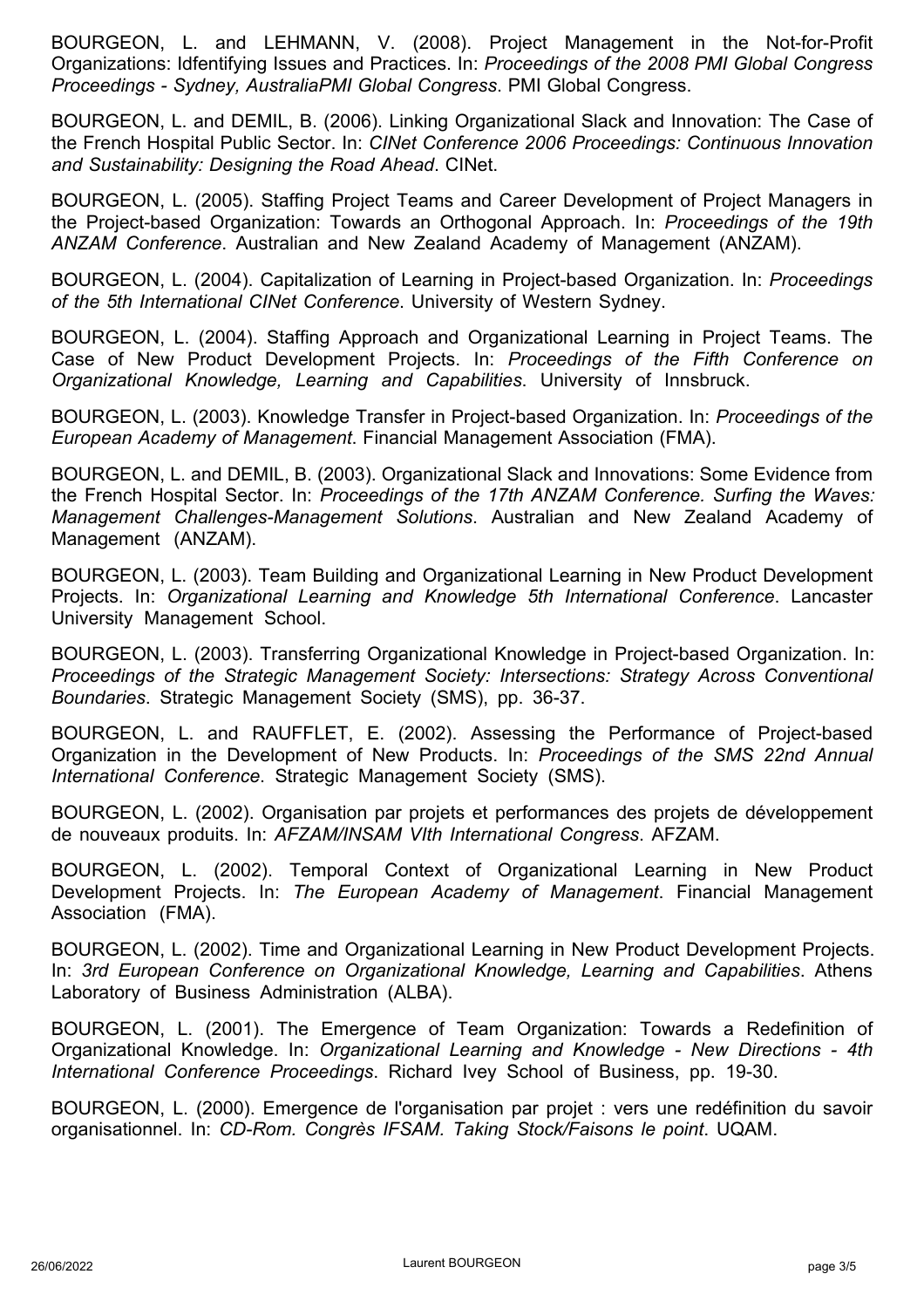BOURGEON, L. and TARONDEAU, J.C. (2000). Organizational Learning in Horizontal Organizational Structrures. The Case of New Product Development Projects' Structure. In: *Proceedings of the International Conference on Competence-based Management*. Helsinki University of Technology.

BOURGEON, L. (1999). La capitalisation des apprentissages dans l'organisation transversale. Le cas des projets de développement de nouveaux produits. In: *VIIIème Conférence Internationale de Management Stratégique*. Laboratoire Stratégie et Technologie Ecole Centrale de Paris.

BOURGEON, L. (1999). Organisation par projets, logiques de constitution des équipes-projet et modes gestion de carrière des chefs de projet. Le cas des projets de développement de nouveaux produits. In: *VIIIème Conférence Internationale de Management Stratégique*. Laboratoire Stratégie et Technologie Ecole Centrale de Paris.

BOURGEON, L. and DEMIL, B. (1999). Slack organisationnel et innovation : le cas du secteur hospitalier français. In: *VIIIème Conférence Internationale de Management Stratégique*. Laboratoire Stratégie et Technologie Ecole Centrale de Paris.

### **Published Cases**

BOURGEON, L. and BENITEZ, L. (2018). Evolution de l'environnement de l'industrie photovoltaïque en Guadeloupe. ESSEC Business School.

BOURGEON, L. and MENDO, P.A. (2018). Evolutions de l'environnement du secteur portuaire camerounais. ESSEC Business School.

BOURGEON, L. (2015). Surfboard Industry: from Local Craftsmen to a Global Industry. ESSEC Business School.

BOURGEON, L. (2015). Industrie du surfboard : d'un artisanat local à une industrie globale. ESSEC Business School.

BOURGEON, L. and PÉRON, C. (2012). Brandon, the transporteur. ESSEC Business School.

BOURGEON, L. and PÉRON, C. (2012). Brandon, le transporteur. ESSEC Business School.

BOURGEON, L., KNAPPEN, J. and PÉRON, C. (2012). Le secteur du logiciel open source a la croisée des chemins. ESSEC Business School.

BOURGEON, L., PÉRON, C. and GALTIER, V. (2011). Le marché des Mini-PC. ESSEC Business School.

# **OTHER RESEARCH ACTIVITIES**

# **Editorial Board Membership**

2006 - 2016 Revue Française de Gestion

## **Ad-hoc reviewer for :**

Management International, Revue Française de Gestion

#### **Affiliations**

Since 1965 Member of Strategic Management Society